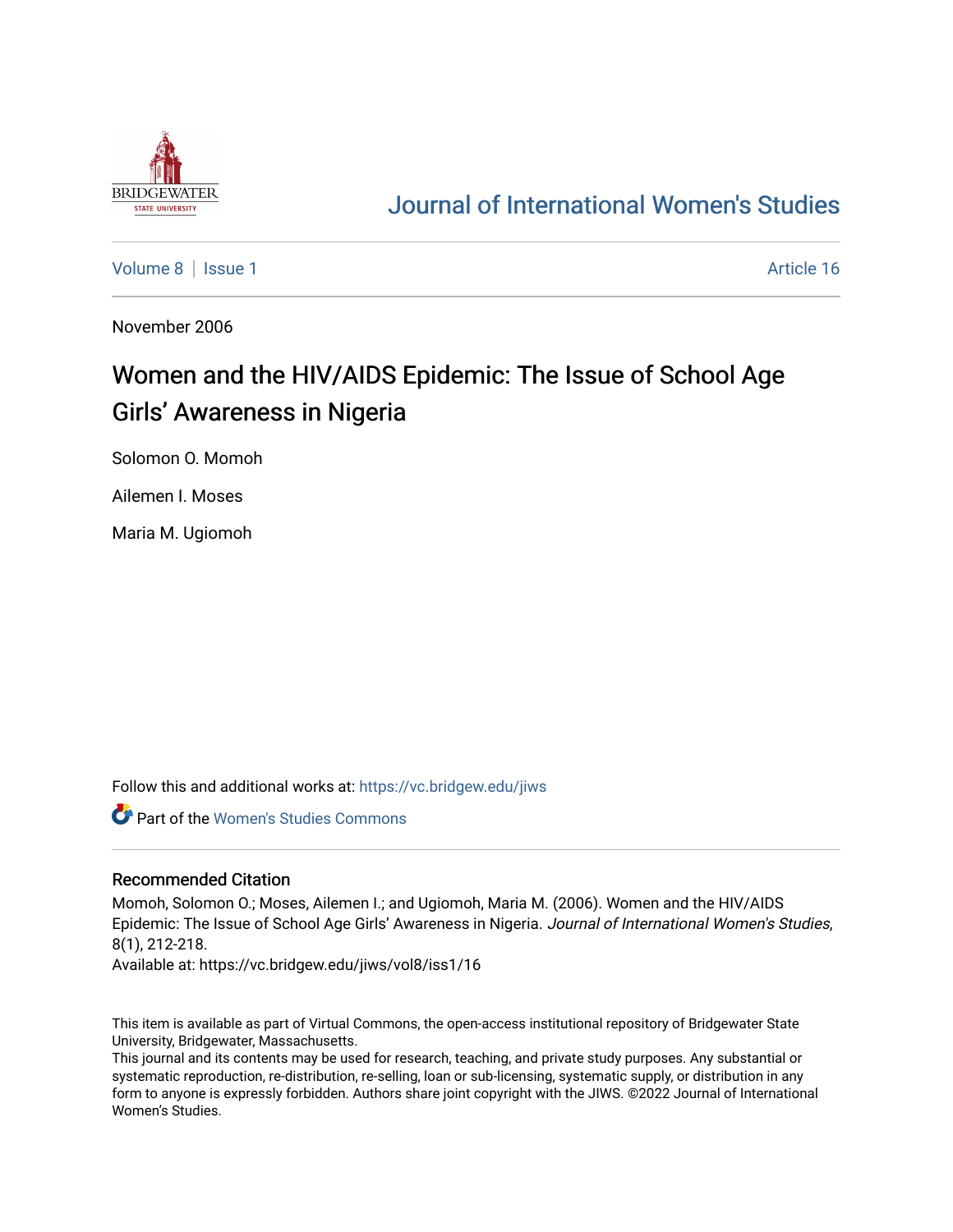## **Women and the HIV/AIDS Epidemic: The Issue of School Age Girls' Awareness in Nigeria**

By Solomon O. Momoh,<sup>[1](#page-1-0)</sup> Ailemen I. Moses,<sup>2</sup> Maria M. Ugiomoh<sup>[3](#page-1-2)</sup>

#### **Abstract**

This study was conducted to examine women and the HIV/AIDS epidemic: the issue of school age girls' awareness in Nigeria information was elicited from 1,222 randomly selected regular under-graduate female students from the 11 faculties of the University of Lagos, Nigeria, with the use of a standardized structured questionnaire. Results of the major objective of the study, that is the level of HIV/AIDS awareness among female undergraduate students, showed a moderate level of awareness, including other specific objectives of age, level of study and marital status. In contrast, at the graduate level—the 600 level of study—medical students showed a high degree of awareness, and it was only divorce as a sub-variable of marital status that showed a low level of awareness. The paper then made some recommendations, that what is needed in Nigeria is to address the cultural, biological and socio-economic conditions contributing to women greater vulnerability to HIV/AIDS epidemic.

*Keywords:* Nigerian women, HIV/AIDS, education

## **Introduction**

 $\overline{a}$ 

Globally, when HIV/AIDS was perceived as a public health problem and declared and epidemic, the initial response was that of denial. Eventually the first case of AIDS was reported in Nigeria in 1986 by the Federal Ministry of Health (FMH, 2003). The Immune Deficiency Syndrome (AIDS), caused by the Human Immune Deficiency Virus (HIV) and spread mainly through sexual intercourse, blood transfusion with an infected person, breast milk, mother to child transmission etc., has attracted much concern from government, non-governmental organizations, as well as international communities.

 Despite these, not less than 200,000 people lived with HIV/AIDS in 1980s; that number soared to three million by the mid-1980s and further rose to eight million by the end of the decade. But in the 1990s the increase was even more enormous, reaching 40 million people living with HIV/AIDS in 2001, (UN AIDS 2001). Sub-Saharan Africa with less than 11 percent of the world population is said to contain more than 70% of all HIV infected people. There are more than 28 million in the Sub-Saharan Africa, seven million in Asia, two million in Latin America and the Caribbean and three million in other regions infected with HIV/AIDS.

 The prevalence trends in Nigeria showed that between 1993 and 1999 growth rates were 3.8% to 5.4% respectively (Achime 2000). Some parts of the country have been more affected than others; out of the 36 states of the federation and Abuja the

<span id="page-1-0"></span><sup>&</sup>lt;sup>1</sup> Ag. Director, Institute of Education Ambrose Alli University, Ekpoma, Nigeria [solomomoh@yahoo.com](mailto:solomomoh@yahoo.com)

<span id="page-1-1"></span> $2$  Dept. of Economics Faculty of Social Science Ambrose Alli University, Ekpoma, Nigeria mosesailemen@yahoo.com<br><sup>3</sup> Dept. of Educational Foundation Faculty of Education Ambrose Alli University, Ekpoma, Nigeria

<span id="page-1-2"></span>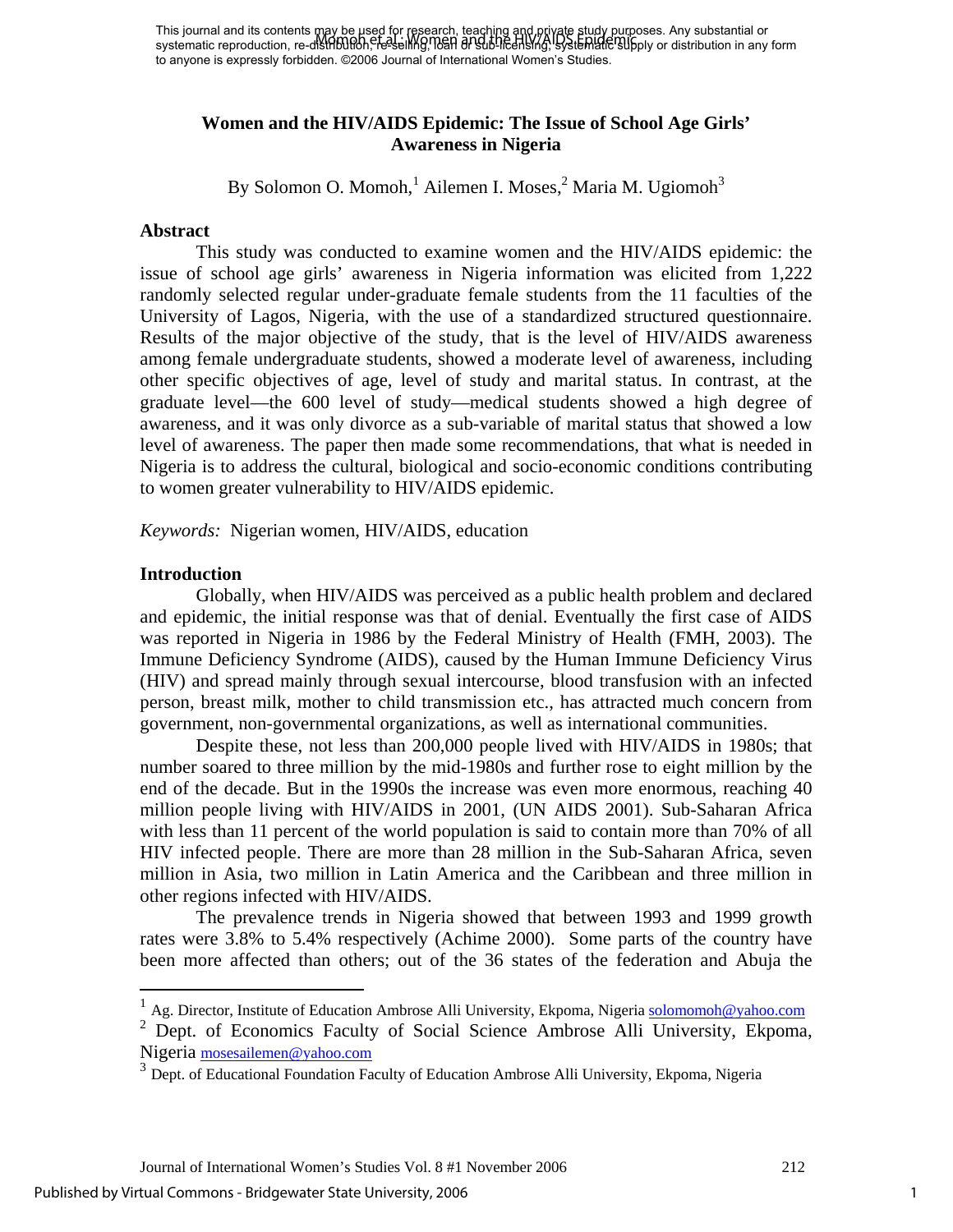Federal capital territory has the highest rates of prevalence. In some sites the prevalence was higher than 10%, and all the states have a general prevalence of over 1%. However, youths between the ages 20-29 years are more infected; though in the South–south and the South-west Zones, there were higher prevalence rates in the 15-19 year age group.

 It is also increasingly well known that the spread of HIV is gender and age biased; young people are particularly susceptible to HIV infection, an estimated 11.8 million people ages 15 to 24 were living with HIV/AIDS at the end of 2001 worldwide (WHO 2002). Young people are vulnerable because they are likely to engage in high-risk behaviour, by having multiple sex partners, unprotected sexual intercourse among others. Gupta (2002) asserts that out of every 23 infected people, 13 infected are women, and this gender gap is specially pronounced among those who are younger than 25 years. Avert (2006), explains that the most recent survey of HIV/AIDS in Nigeria in 2003 showed, that 3.3 million were living with the scourge, of these, 1.9 million (57%) were females. This trend is largely due to ignorance, unprotected sex and the inability of women to negotiate condom use. Female adolescents are more afraid of pregnancy than contracting HIV infection, although this does not affect increased condom use. The South Africa Health Review (2000) stated that 97% of women have heard of AIDS, with 10% of women stating that staying with one partner and using condom during intercourse would not protect them against AIDS, while 21% still believe that transmission could take place by sharing public toilets; and 38% are of the opinion that HIV could be spread through mosquito bite. The foregoing data showed the low level of awareness of HIV transmission in South Africa, especially among women. In Nigeria it has been similarly discovered by the National Reproductive Health Survey (NARHS, 2003) in a study carried out in the country that males have a higher HIV/AIDS awareness than their female counterparts. In sub-Saharan Africa, Nigeria inclusive, it was discovered that there were 12 to 13 infected women for every infected men in 2001. The gender gap is especially pronounced among Africans who are younger than 25. In some African countries, infection rates are five times higher among younger girls than men (Population Bulletin 2002). Moreover, males are generally more aware of the various pathways of transmission of HIV infection as well as prevention than are females.

 In Nigeria, studies of the university population are few despite the vulnerability of students to unsafe sexual practices. Arowojolu (2002) in a study on sexuality, contraceptive choice and AIDS awareness, discovered that women were more likely than men to have relationships with older partners, for monetary gains, maturity and understanding by older partners, as well as security. It was equally discovered that 60% had two or more current sexual partners. Kelly, (2000) in a study in Zambia discovered a marked decline in HIV prevalence rates in 15 to 19 years-old boys and girls with higher level of education, but an increase among those with lower level of education. The World Bank (1999) reports that education itself protects against HIV: the higher the socioeconomic status and education the higher the control and prevention of HIV/AIDS infection.

Social-cultural norms, particularly gender norms often discourage people from using preventive measures in the era of HIV/AIDS, even when they risk contracting the virus. Norms encourage men to take sexual risks and also discourage women from questioning their partner's sexual activities (Population Report, 1999). By 1990, the female literacy rate in Nigeria was 39.5% compared to 62.3% for males (Lassa 1996).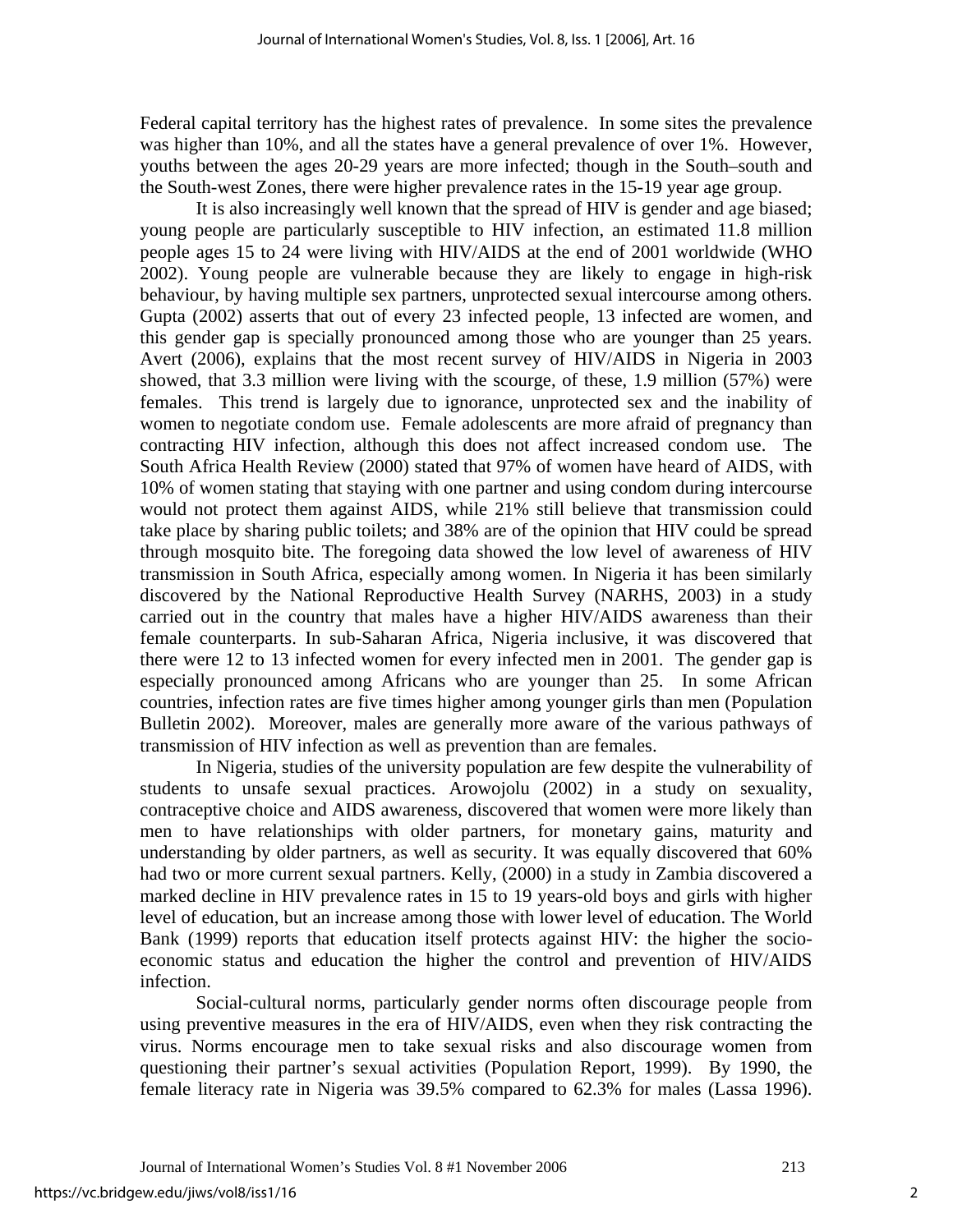The high illiteracy rate among Nigerian women is the consequence of the interplay of several factors, including sex stereotyping and forced early marriages. Adamu (1987) identified culture among the Hausa-Fulani of Northern Nigeria as the greatest problem for women's education. Available statistics by the Federal Ministry of Education (1985) taken between 1975 to 1984, a period when Universal Free Primary Education was in operation, indicate gender discrimination in access to basic education in the extreme North as compared to the Southern states. This trend had earlier been attributed to early marriage of females, a common phenomenon by the Hausa–Fulani ethnic groups (Kaita 1972). The low status of women and their lack of access to education may aggravate vulnerability to HIV infection. This is so because the accepted norm is for men to have extra marital relationships or to practice polygyny. These factors place women at higher risk for HIV infection. As well, gender inequality in many cultures had shown that women have less power than men in decision making processes. Most cultures prevent women from using contraception and preventative measures and even discussing these with sex partners. Asking a husband to use preventive measures requires that the wife plays a more assertive role than is the norm in most cultures (Population Report 1999).

 According to Ali –Akpajiak and Pyke (2003), Nigeria is a male dominated society and women are seen as inferior to men. Women's traditional role is to have children and to be responsible homemakers. Their low status and lack of access to education increases their vulnerability to HIV infection. The most common route of transmission is through unprotected sexual intercourse, use of contaminated needles or syringes, blood transfusion, mother to child transmission during pregnancy and breast-feeding (Population Bulletin 2002). In many societies, women are expected and taught to subordinate their own interests to those of their partners. With such expectations, young women often feel powerless to protect themselves against HIV infection and unintended pregnancies (Population Reports 2001).

 In Nigeria and elsewhere adolescents' sexual interaction is usually characterized by unequal power relationships between males and females. This is due in part because girls are usually socialized in early life to defer to boys even when they are in relationship. Boys have learned that as boys, they must be more aggressive and the girls more receptive with its attendant implications for the spread of HIV/AIDS. Even though The Centre for Disease Control (1988) finds that approximately 90% of students in the eight and tenth grades generally know that AIDS virus could be transmitted through sexual intercourse or by sharing a needle, socialization must be taken into account. Thus in an attempt to address the gap in literature concerning women, *education*, and HIV/AIDS, the issue of school age girls' awareness in Nigeria, this study makes use of demographic variables, such as age, marital status and academic level of study.

 Two main objectives guided the study. The first was to find out the level of HIV/AIDS awareness of female undergraduates students at a Nigerian university. The second was to identify other specific variables of age, marital status and academic level of study on knowledge of HIV/AIDS.

## **Method**

 The study was conducted at the University of Lagos, Nigeria, founded in 1962 and is currently one of the largest in the country. Participants comprised of 1,222 randomly selected students from the nine faculties of the University; with a total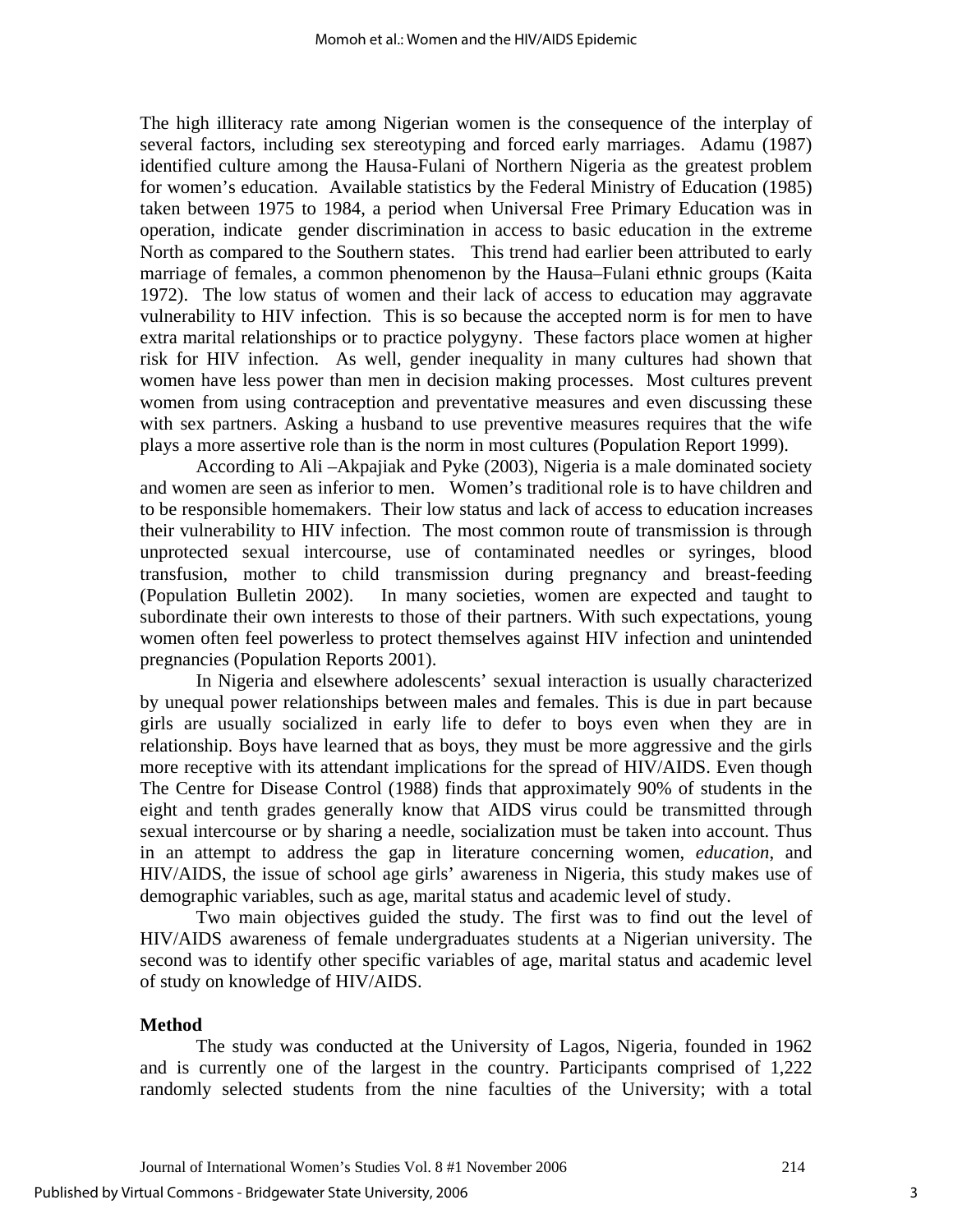population of 12,230 females. This represented about 10% of the entire population, selected in proportion to the number of students in each faculty. A sample size of 10% of the entire population, according to (Gay 1987) if well selected can be representative of the desired population.

 A total of 1,222 copies of the questionnaire were administered. The researchers obtained formal approval from each of the Dean of Faculty and Heads of Departments. With the assistance of course lecturers and two research assistants, copies of the questionnaire were administered in a classroom setting with 100% returns. The researcher assured the respondents of the confidentiality of information supplied emphasizing that the instrument has neither right nor wrong answers; and that it will be purely used for research purposes. The questionnaires were completed anonymously and respondents submitted their copies in a locked box provided for the purpose within each faculty.

#### **Results**

The presentation of the data includes the breakdown of the General Description of Research variables and personal information such as gender, age, academic level of study and marital status. The level of awareness was determined by a mean difference below 180, indicating a low level of awareness; a mean difference between 180-199 indicated a moderate level and 200 and above a high level of awareness. The instrument used, seeks demographic information of sex, age, academic level of study, marital status and faculty of study, which is the first part. The second part contained 60 items on a five likert scale. This brings the maximum score to 300 and the minimum to 60. If a respondent scores above 180 to 199 her awareness may be termed moderate; 200 and above may be termed high, any score below 180 indicates low awareness. It was discovered at the 600 level of study a high level of awareness was found with a mean score of 2002.24 not at 24. Other variables of interests with moderate awareness, were gender, age, level of study (100- 500 levels**)** marital status (single and married**)** had mean difference above 180 to 195.07 with the exception of Divorce which was below 180, a mean score of 178.67 and this was termed low.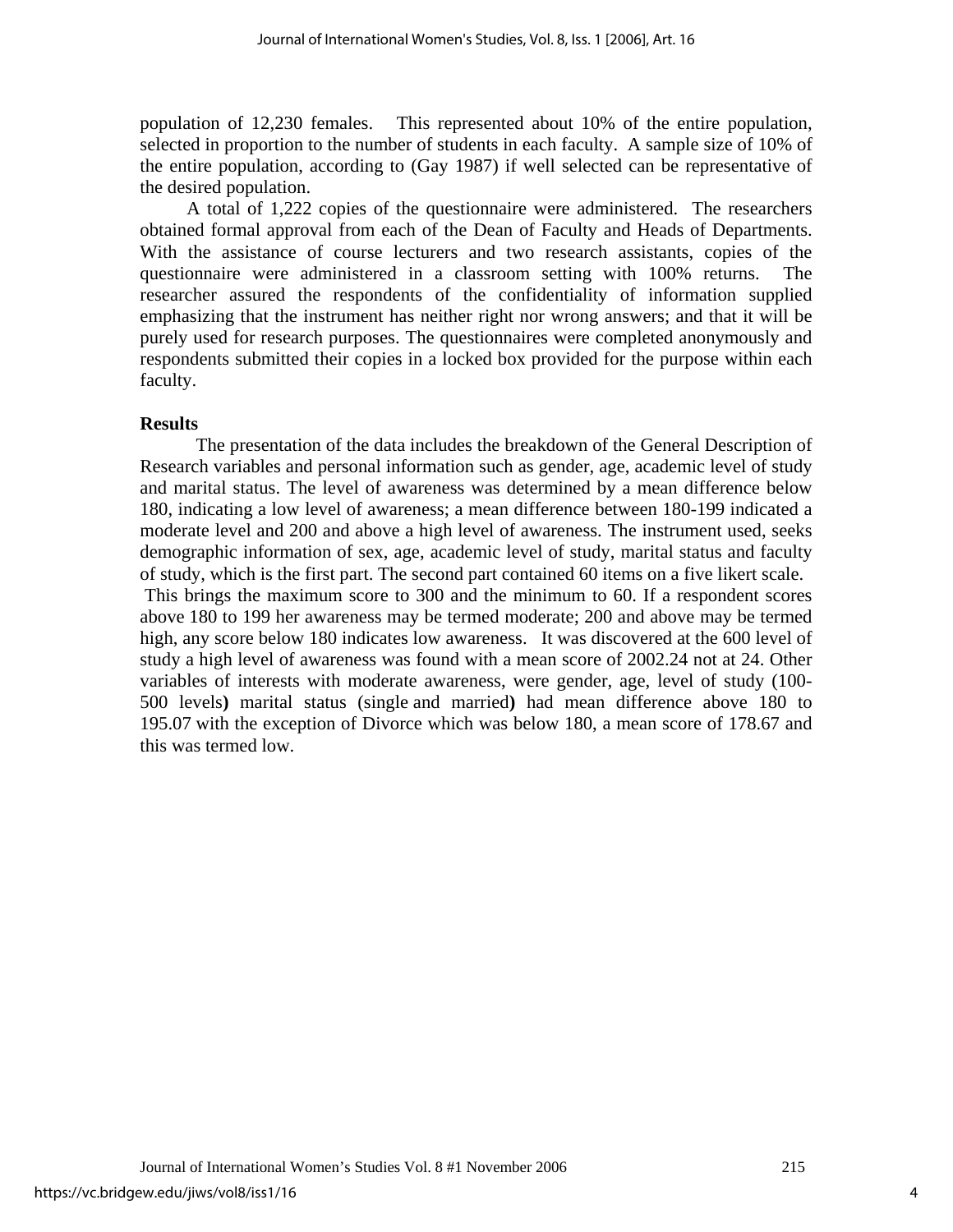| Variable                                                                                      | N                                    | $\overline{X}$                                           | <b>SD</b>                                          | Remarks                                                                                        |
|-----------------------------------------------------------------------------------------------|--------------------------------------|----------------------------------------------------------|----------------------------------------------------|------------------------------------------------------------------------------------------------|
| Gender<br>(Females only)                                                                      | 1222                                 | 184.44                                                   | 24.89                                              | Moderate awareness                                                                             |
| Age<br><b>Youth 16-25</b><br>adult $26+$                                                      | 1047<br>175                          | 184.44<br>185.23                                         | 24.84<br>26.83                                     | Moderate awareness<br>66                                                                       |
| Level of Study<br>{100 level<br>200 level<br>300 level<br>400 level<br>500 level<br>600 level | 297<br>243<br>349<br>286<br>30<br>17 | 180.71<br>181.99<br>185.31<br>187.16<br>195.07<br>202.24 | 25.05<br>24.25<br>21.31<br>29.47<br>11.40<br>12.26 | Moderate awareness<br>66<br>$\leq$ $\leq$<br>$\leq$ $\leq$<br>Moderate awareness<br>High level |
| <b>Marital Status</b><br>$\{\text{single}$<br>Married<br>Divorced                             | 1049<br>169<br>4                     | 84.82<br>182.07<br>178.67                                | 24.83<br>22.94<br>31.36                            | Moderate awareness<br>66<br>66                                                                 |

Table 1 A General Description of Research **Variable: N = 1222** 

## **Discussion**

 The results do not show any significant mean difference between the youth 16-25 years (184.44) and the adults 26+, (185.23). It can be argued that all women of school age have heard of HIV/AIDS infection. This implies that awareness of school age girls is an important controlling tool of HIV/AIDS prevalence rate in Nigeria. This is so, because in spite of the prevalence differential among the 36 states, and Abuja the Federal Capital Territory, the general prevalence is just over 1% (Federal Ministry of Health 2003). Even The Centre for Disease Control (1988) asserts that young people age 16 to 19 years were aware that AIDS could be transmitted through sexual contact and infection through other non-sexual contacts.

 The level of study shows a significant level of increasing awareness, from 100 level, with a mean score of 180.71, 200 level with a mean score of 181.99, 300 level with a mean score of 185.31, 400 level, with a mean score of 187.16, 500 level, with a mean score of 195.07 and 600 level, with a mean score of 202.24. This finding corroborates with that of National HIV/AIDS and Reproductive Health survey, carried out in Nigeria (2003) that awareness of HIV/AIDS among individuals increases progressively with increased education. Yet the correlation between awareness or education and protection against HIV/IADS as indicated by the World Bank (1999) cannot be sustained by this data.

 At the level of marital status, the single had a mean score of 184.82, the married a mean score of 182.07, and Divorced, a mean score of 178.67. The lack of significant mean difference, single status and married women, amplified the fact that both single and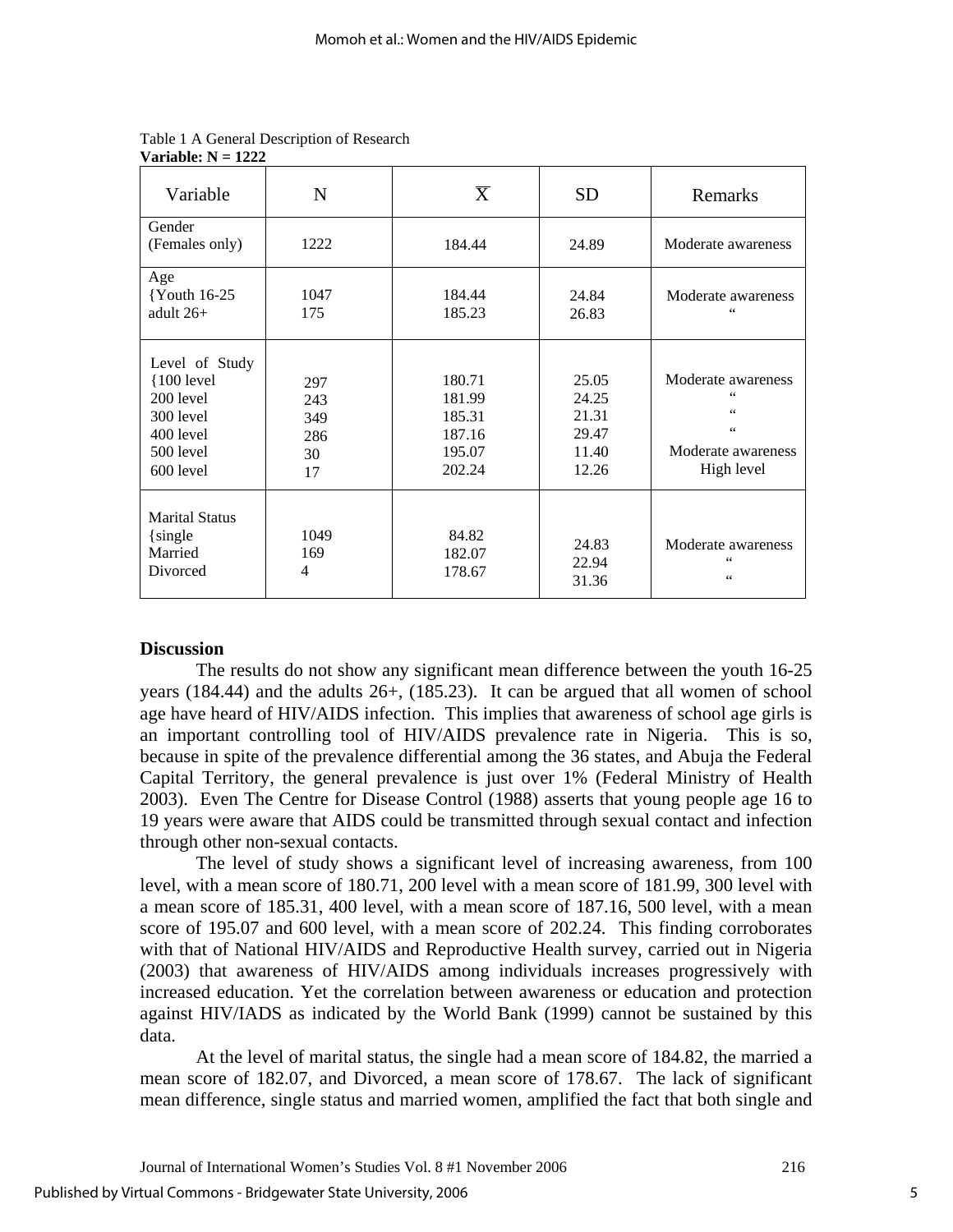married women are exposed to the same education, given in the same environment. HIV/AIDS awareness may not influence people's behaviour significantly, especially in Nigeria, where women have fewer powers than men in decision making when it comes to sexual matters. Population Reports (1999), found that in general, because women are dependent on men, it is more difficult for women to protect themselves.

Harmful marriage practices violate women's human rights and contribute to increasing HIV rates in women and girls. There is no legal minimum age for marriage in Nigeria and early marriage is still the norm in some areas, especially the northern part. Parents see this as a way of protecting young girls from the outside world and maintaining chastity. Many girls get married between the ages of 12 and 13 and there is usually a large age gap between husband and wife. Young married girls are at risk of contracting HIV from their husbands as it is acceptable for men to have sexual partners outside marriage and some men have more than one wife (Polygamy). Because of their age, lack of education and low status, young married girls are not able to negotiate condom use to protect themselves against HIV and STIs (Population Council 2004). Nigerian women are also exposed to HIV infection through traditional rites they have to perform at the death of their husbands. The widow's head is shaved with a blunt unsterilized razor blade. This may be an avenue of contracting the dreaded HIV infection. In the Western part of Nigeria women are required to drink the water that was used to bathe their late husbands' bodies. Traditionally, this is to prove the woman's innocence that she is not responsible for the man's death.

In Nigeria, even religion—Christianity, Islam and traditional religions encourage discrimination against women. This gender discrimination in Nigeria increases women's vulnerability to the HIV epidemic, for they have to submit to their husbands' will irrespective circumstance or situation. The act of marriage in Nigeria means the woman has to be able to reproduce and much premium is placed on the fertility of women for the continuous survival of the society. In the process of child bearing, women may be exposed to HIV infection, especially in rural settings where modern facilities for ante-natal and post natal care may not be available.

## **Conclusion**

 The prevalence rate of HIV/AIDS is on the increase and the spread is gender biased. School age girls are more vulnerable, because of the likelihood of their involvement in high risk behavior. The lack of awareness, preventive measures, cultural practices and the socio-economic status of women are easy avenues through which women can contract the virus.

It is obvious, that there is a moderate level of awareness of the HIV/AIDS epidemic among University undergraduates. This awareness is more pronounced among students, of higher levels of education. Finally, the level of awareness in Nigeria of prevention, and intervention strategies of HIV/AIDS cannot be achieved without addressing those variables which are peculiar to Nigeria.